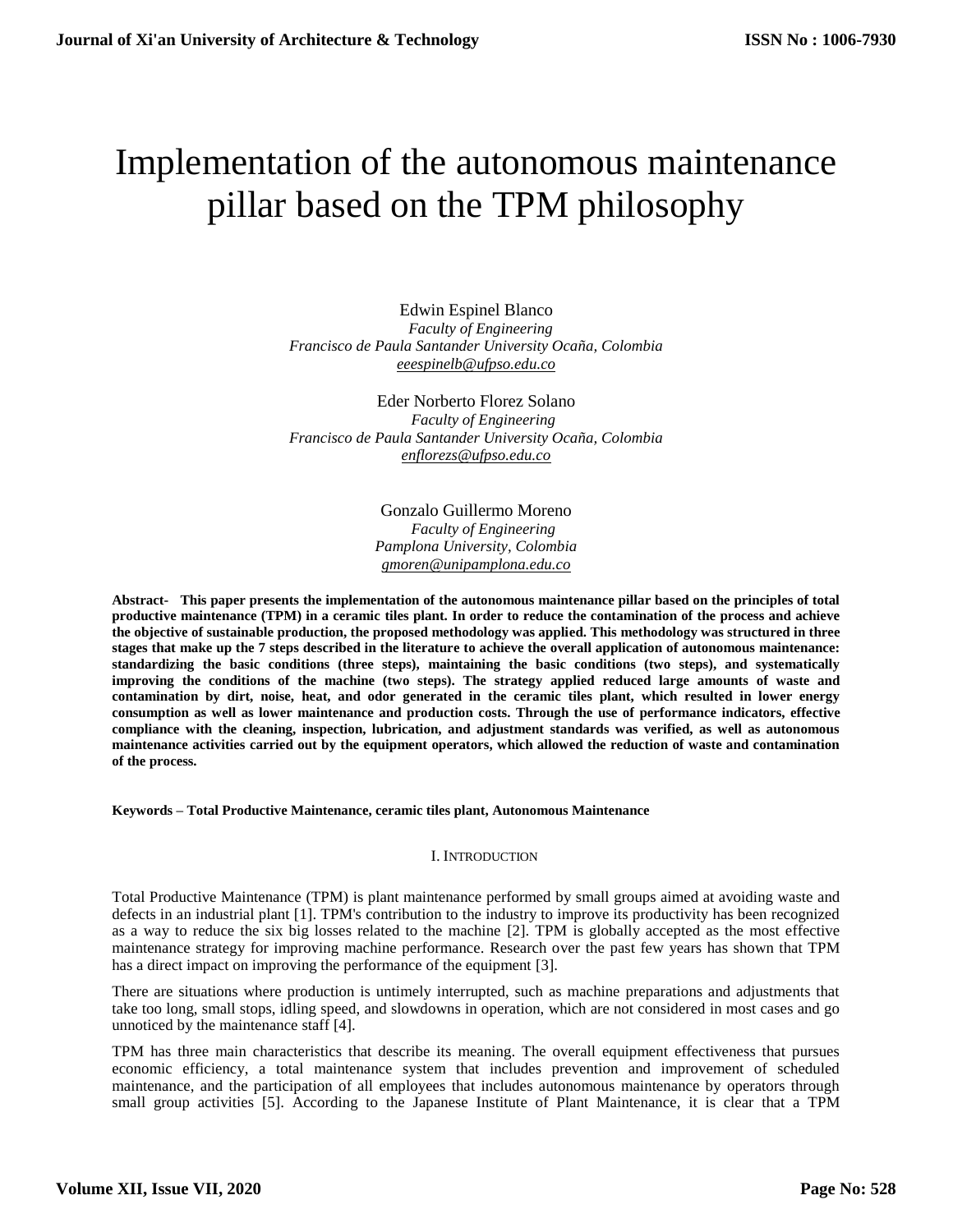development program should tailor to the particular characteristics of each organization, that is to say, to its needs and problems [6]. However, there are some basic considerations to take into account in most cases:

- Eliminate the six big losses to improve equipment effectiveness.
- An autonomous maintenance program.
- A program for the maintenance department.
- Increase the capabilities of maintenance and operations staff.
- An initial program of leadership and equipment management.

The second of these five TPM activities, autonomous maintenance, is a unique feature that is difficult to implement in practice because the operators have the concept "I operate, you repair" [7]. Autonomous maintenance involves preventive and predictive activities performed by the equipment operators, which generates a greater understanding of the operation and allows them to get involved in improving the performance of the machine [8]. When the operator is responsible for both the operation of the machine and its maintenance, production increases [9].

In order to control the six big losses described in the TPM and achieve the maximum Overall Equipment Effectiveness (OEE), it is necessary to reduce downtime, speed loss, and improve product quality, which can be achieved by maintaining the equipment in proper conditions by removing dirt and contamination from the production process [10]. The pillar of the autonomous maintenance described by the TPM applied in a manufacturing plant has a positive impact on the increase of the OEE of the machines [11].

Ceramics Italia is a company located in the city of Cucuta, in the Department of Norte de Santander in Colombia, which manufactures materials for floors and wall cladding. Within the framework of the TPM program, the autonomous maintenance pillar was implemented according to the guidelines of the Japanese Institute of Plant Maintenance.

## II. MATERIALS AND METHODS

The production process in the plant includes several stages for the manufacture of ceramic products. The structure of the plant describes the process required for the manufacture of the ceramic product, as shown in Figure 1.



Figure 1. Description of the ceramic processing

Each stage of the process has a series of equipment that needs to be managed in order to achieve its highest performance. It is necessary to identify all the equipment to know its proper operation condition and have the ability to understand the data collected during its operation. There are eight main pillars to TPM including autonomous maintenance, planned maintenance, quality maintenance, focused improvement, equipment management, training and education, environmental health and safety, and administration [12].

The implementation of autonomous maintenance was developed in seven steps organized in three stages, as described in Figure 2. The premise of autonomous maintenance is to involve the operator in the daily maintenance activities of the equipment, with the objective of permanently diagnosing its actual condition [13]. Operators feel responsible for their machines; equipment becomes more reliable [14].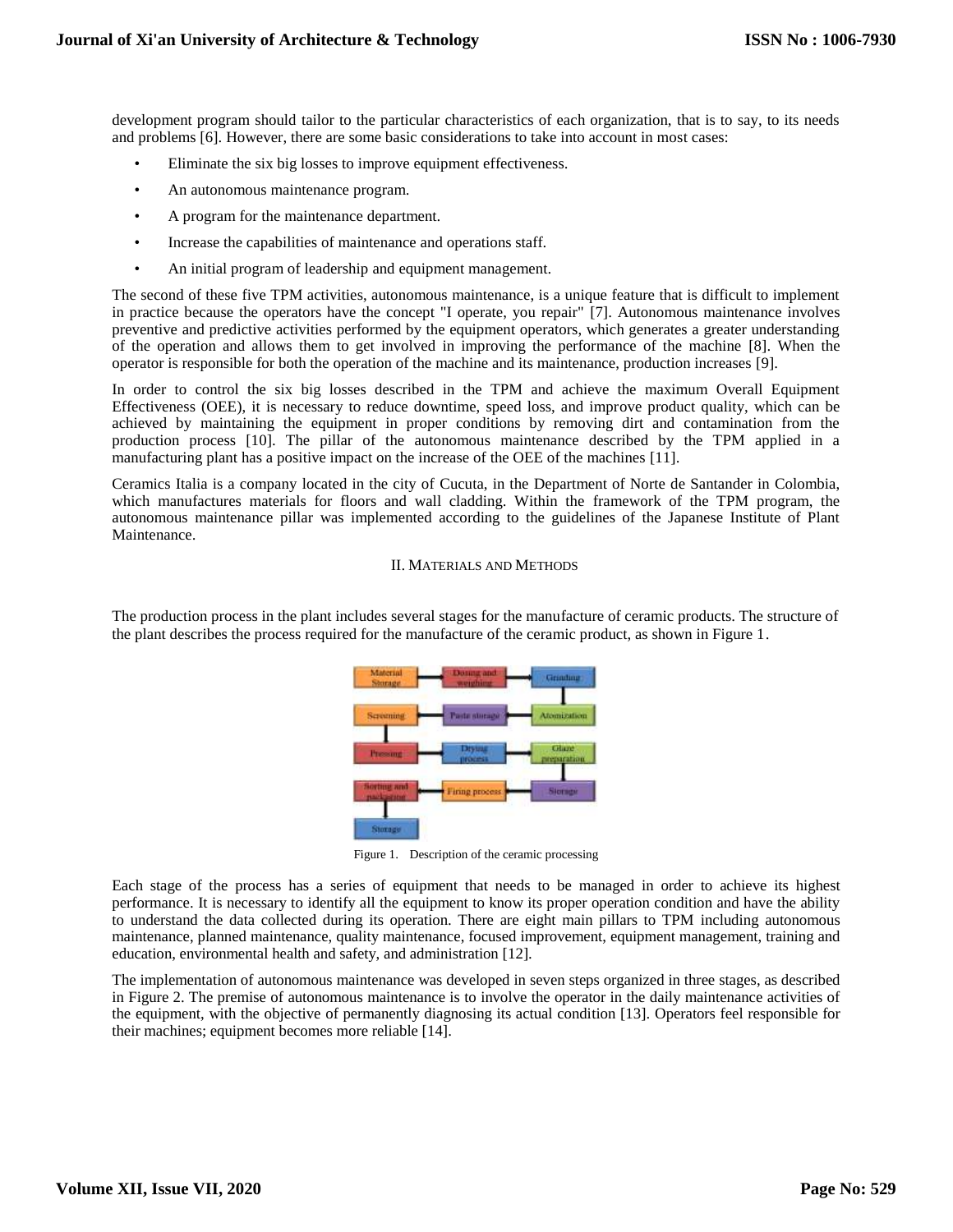

Figure 2. Three stages - seven steps for developing autonomous maintenance

To carry out the seven steps in the three stages described in the literature in order to achieve the objective of reducing contamination, the proposed methodology described in Figure 3 was applied.



Figure 3. Proposed methodology for implementing the seven steps

The stages of the manufacturing process were organized in four specific departments (Processing lines, presses, furnaces, and sorting), as shown in Figure 4. The organization by areas seeks to structure the initial audit for the implementation process of the autonomous maintenance pillar [15].



Figure 4. Organization of the process by departments for the application of the methodology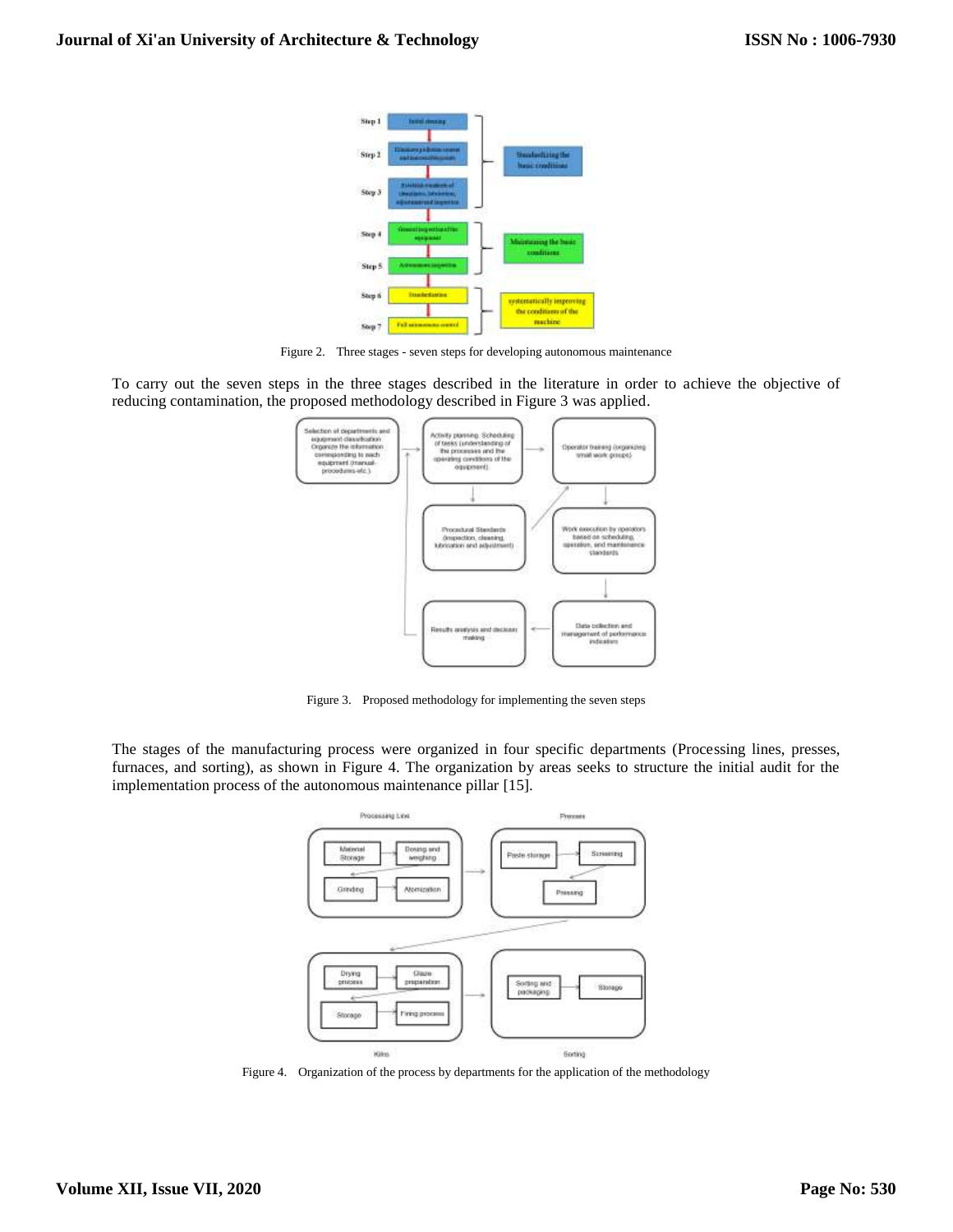Below is a description of each of the 7 steps performed on each piece of equipment in its corresponding operating department.

#### *2.1 Initial Cleaning –*

This activity was carried out by performing a general cleaning of the equipment in the plant. The dirt, dust, and residues that had adhered to the machines over time were removed. Although it is difficult to maintain a degree of cleanliness due to the characteristics of the process with the ceramic material, this initial cleaning is the beginning of keeping the machines in good condition and avoiding their deterioration.



Figure 5. Decoration line

## *2.2. Establishing cleaning, lubrication, adjustment, and inspection standards –*

According to previous knowledge of the machinery, inspection, cleaning, and lubrication standards were prepared in order to maintain and establish the equipment condition. In this stage, the procedures for the equipment maintenance were designed so that each operator could carry out the basic maintenance activities according to the schedule defined in the TPM program. Routes and protocols were established for the effective lubrication of each of the components of the different equipment located at each stage of the process. Figure 6 shows the standard for inspection and general cleaning of the equipment used to apply water to the glazed tiles.



Figure 6. Standard procedure for inspection and cleaning of equipment used for applying water

At this stage, the type of deterioration that the equipment may suffer with the active participation of the operator was identified. The inspection standards were designed by specialists and the operators were trained to carry out these activities. The general inspection was carried out on all the plant's equipment and made possible to identify the most common problems that occur on a daily basis. Table 1 shows small malfunctions and basic conditions in the equipment that affect its maintenance and operation.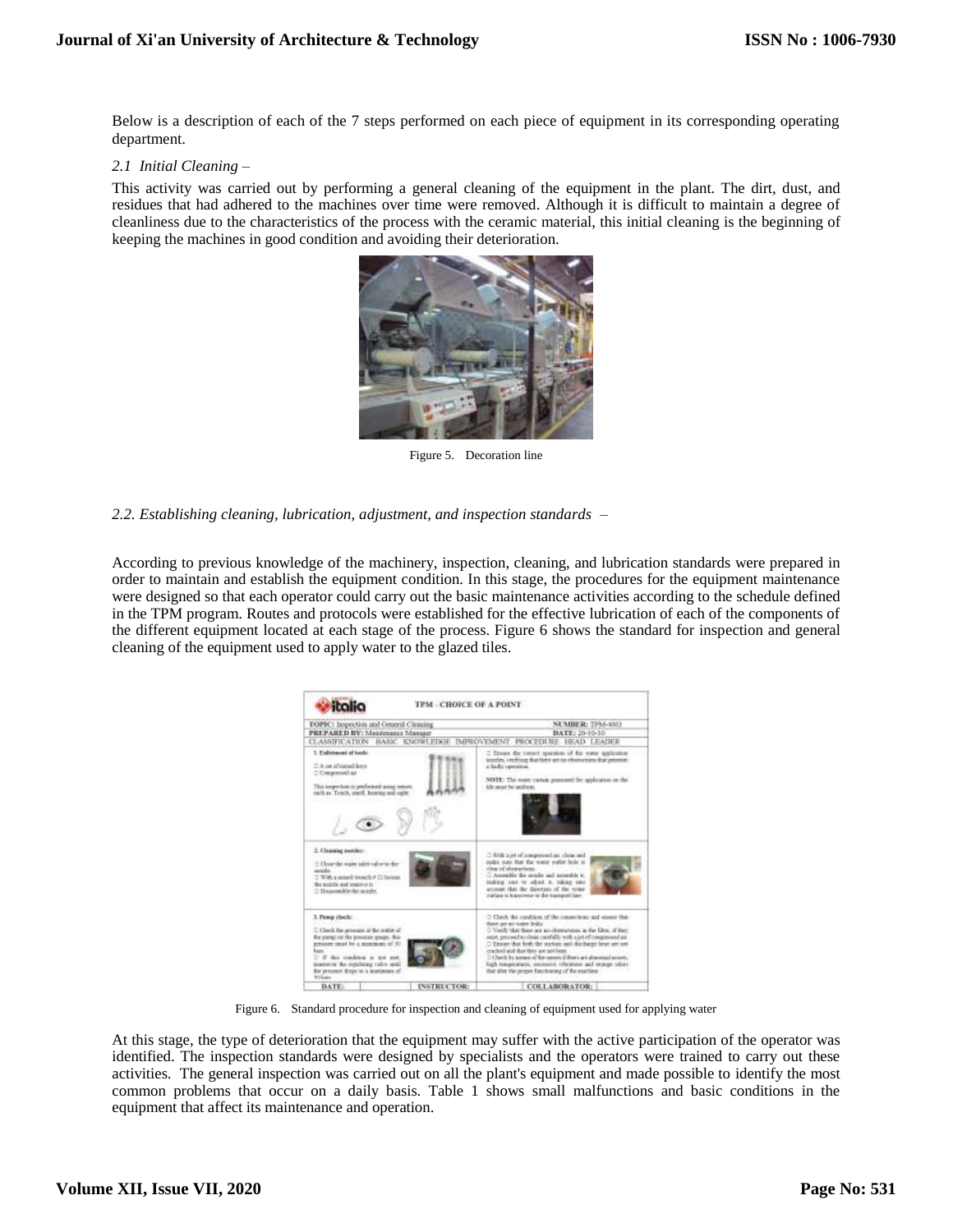| Table -1 Details of daily inconveniences that hinder autonomous maintenance |                         |                                                        |  |  |
|-----------------------------------------------------------------------------|-------------------------|--------------------------------------------------------|--|--|
| <b>Inconveniences</b>                                                       |                         | <b>Inconvenience Details</b>                           |  |  |
| 1.                                                                          | Small malfunctions      | Dust, oil, dirt, waste.                                |  |  |
| 1.1                                                                         | By dirt                 | Friction, wear, corrosion, deformation.                |  |  |
| 1.2                                                                         | By lubrication          | Obstruction, deformation, heating, noise, vibrations.  |  |  |
| 1.3                                                                         | By inspection           | Scratches, crushing, deformation.                      |  |  |
| 1.4                                                                         | By adjustment           |                                                        |  |  |
| 2.                                                                          | <b>Basic conditions</b> | Damage and obstruction by dirt and waste.              |  |  |
| 2.1                                                                         | Cleaning                | Difficulty applying lubrication, leaks due to damage.  |  |  |
| 2.2                                                                         | Lubrication             | Waste, lack of indicators and components.              |  |  |
| 2.3                                                                         | Inspection              | Misalignment, deformation by excessive force.          |  |  |
| 2.4                                                                         | adjustment              |                                                        |  |  |
| 3.                                                                          | Hard-to-Access Areas    | Machine structure, protections, positions, space.      |  |  |
| 3.1                                                                         | For cleaning            | Position of the grease nozzle, height, used oil outlet |  |  |
| 3.2                                                                         | For lubrication         | nozzle.                                                |  |  |
| 3.3                                                                         | For inspection          | Structure, positioning, location of measuring devices, |  |  |
| 3.4                                                                         | For adjustment          | Lack of adequate indications.                          |  |  |

This activity was carried out by performing a general cleaning of the equipment in the plant. The dirt, dust, and residues that had adhered to the machines over time were removed. Although it is difficult to maintain a degree of cleanliness due to the characteristics of the process with the ceramic material, this initial cleaning is the beginning of keeping the machines in good condition

#### *2.3. Standardization –*

The standardization ensured that the cleaning, lubrication, and inspection activities designed in the program were properly assigned to the operators and that they were carried out in the shortest possible time. The standards were accompanied by one-point lessons that include the necessary information to ensure easy understanding of the operators. The objective of this stage is to improve the execution of maintenance work performed by the operator.

When carrying out this activity, the following steps were taken into account:

- **1.** Identify the type of machine.
- **2.** To know the operation characteristics of the machine.

**3.** To know the technical specifications of the machine (according to the catalog): lubricants, types of bearings, among others.

- **4.** Exchange information with technicians, mechanics, and plant operators.
- **5.** Taking photographs.
- **6.** Form creation.
- **7.** To fill out the forms.

This process involves the development of forms that show the step-by-step procedure necessary to perform the cleaning, inspection, and lubrication standards. 59 one-point lessons were made as standards to develop the autonomous maintenance activities by the operators, some of them are listed in the following Table 2.

|                                                           | Table -2 One-point lessons.                                            |                                                                                         |
|-----------------------------------------------------------|------------------------------------------------------------------------|-----------------------------------------------------------------------------------------|
| Lubrication of the mobile<br>crossbeam - hydraulic press. | Mold dismantling - hydraulic<br>press.                                 | Lubrication of helical and chain<br>drives - horizontal dryer.                          |
| Lubrication of columns and worm<br>screw-hydraulic press. | Height adjustment of the shaft -<br>hydraulic press.                   | Lubrication of chain drives of<br>infeed and outfeed elevators of<br>horizontal dryers. |
| Axle bearings lubrication -<br>hydraulic press flywheel.  | Mold assembly - hydraulic press.                                       | Edge Cleaner Adjustment                                                                 |
| Lubrication of motor bearings -<br>hydraulic press.       | Height adjustment of lower pins<br>and plate feeder - hydraulic press. | Roller lubrication - horizontal<br>dryer.                                               |
| Extraction of lower pins -                                | Gear lubrication - vertical dryer.                                     | Visual control of leaks -                                                               |
| hydraulic press.                                          |                                                                        | motovariators.                                                                          |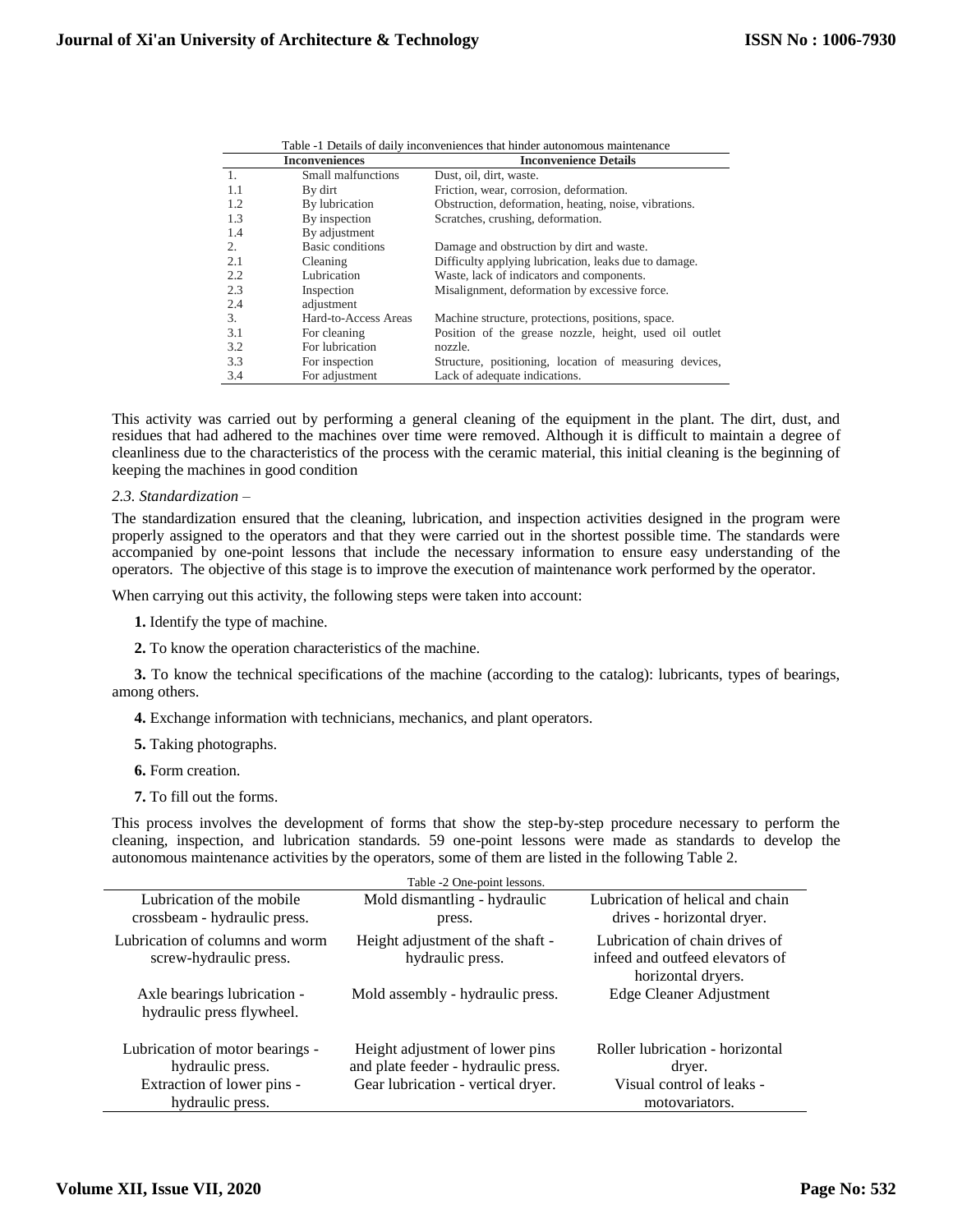| Dismantling of mold box -          | Centering of pins - hydraulic     | Lubrication of edge cleaners.    |
|------------------------------------|-----------------------------------|----------------------------------|
| hydraulic press.                   | press.                            |                                  |
| Mold box assembly - hydraulic      | Cleaning of grille - hydraulic    | Bearing Lubrication.             |
| press.                             | press.                            |                                  |
| Dismantling of pins - hydraulic    | Lubrication of rocker shaft       | General cleaning of tanks.       |
| press.                             | bearings - vertical dryer.        |                                  |
| Assembly of lower pins -           | Lubrication of the drag chain     | Revision of belts.               |
| hydraulic press.                   | joints- vertical dryer.           |                                  |
| Inspection and general cleaning of | Inspection and general cleaning - | Verification and change of       |
| compensators.                      | decorating machine.               | couplings in lateral rails.      |
| Change of upper pins - hydraulic   | Lubrication of shaft supports -   | Verification of belt tension and |
| press.                             | vertical dryer.                   | pulley alignment.                |

*2.4. Full autonomous control –*

The trainings on the pillar of autonomous maintenance were guided by the maintenance and production department of the plant. Operators were trained to develop basic maintenance activities and were involved in the process through small group activities so that they are able to perform maintenance and solve problems, constantly improving their performance. To ensure continuous improvement, individual performance indicators were used for each operator, collective performance for group, and overall performance by department. Equation 1 was applied to calculate each operator's compliance per month.

$$
C = ((M-A)/(M-D)) * 100\%
$$
 (1)

Where, C: Compliance percentage, M: Number of days worked in the month, A: Number of days in which no activities were carried out, and D: Number of resting days of one operator per month. The performance by department was also determined by applying Equation 2.

$$
G = (SC)/(OP)
$$
 (2)

Where, G: Overall compliance percentage by department, SC: Sum of the operators' particular compliance by department, and OP: Total operators per department.

## III. RESULT

Plant contamination from dirt was reduced by applying the inspection and cleaning standards defined in the procedural standards for each piece of equipment. Likewise, the lubrication and adjustment protocols made it possible to reduce contamination due to oil leaks. In addition, noise, vibration, and heat generation levels in the equipment showed significant decreases.

The control over the performance of the operators individually and in groups allowed reducing maintenance and production costs, improving equipment performance and product quality. Figure 7 shows the performance of an operator during the first six months of application of the methodology for the implementation of autonomous maintenance.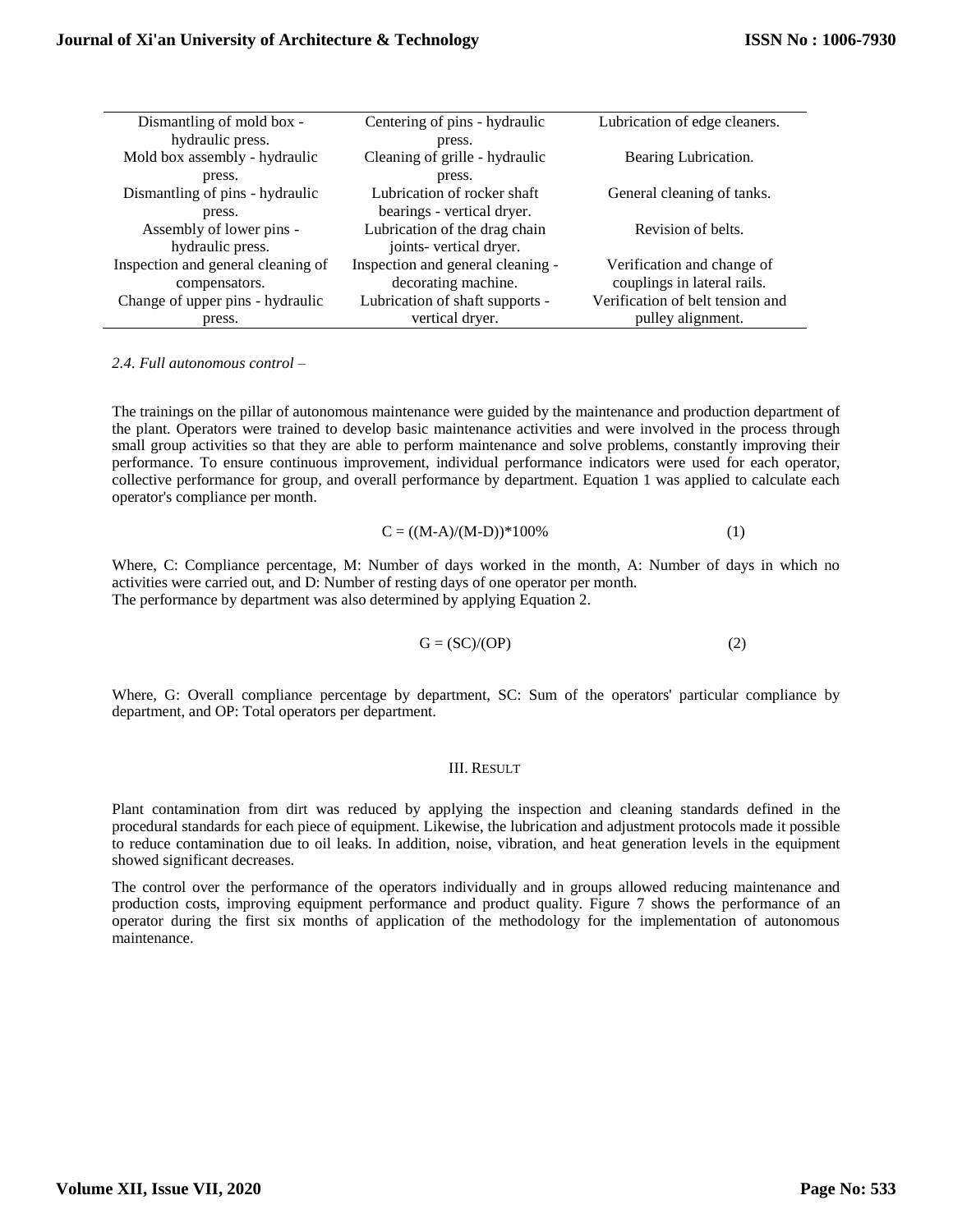

Figure 7. Particular case of operator performance

There was an increase in performance since the implementation of the methodology and during the first three months. In the fourth month, performance decreases precipitously, although it is still a little higher than before. A similar performance was presented in all the analyzed departments, as can be seen in Figure 8 (presses), Figure 9 (processing lines), Figure 10 (kilns), and Figure 11(sorting).



Figure 8. Particular case of operator performance



Figure 9. Overall performance of material processing line



Figure 10. Overall performance of kilns department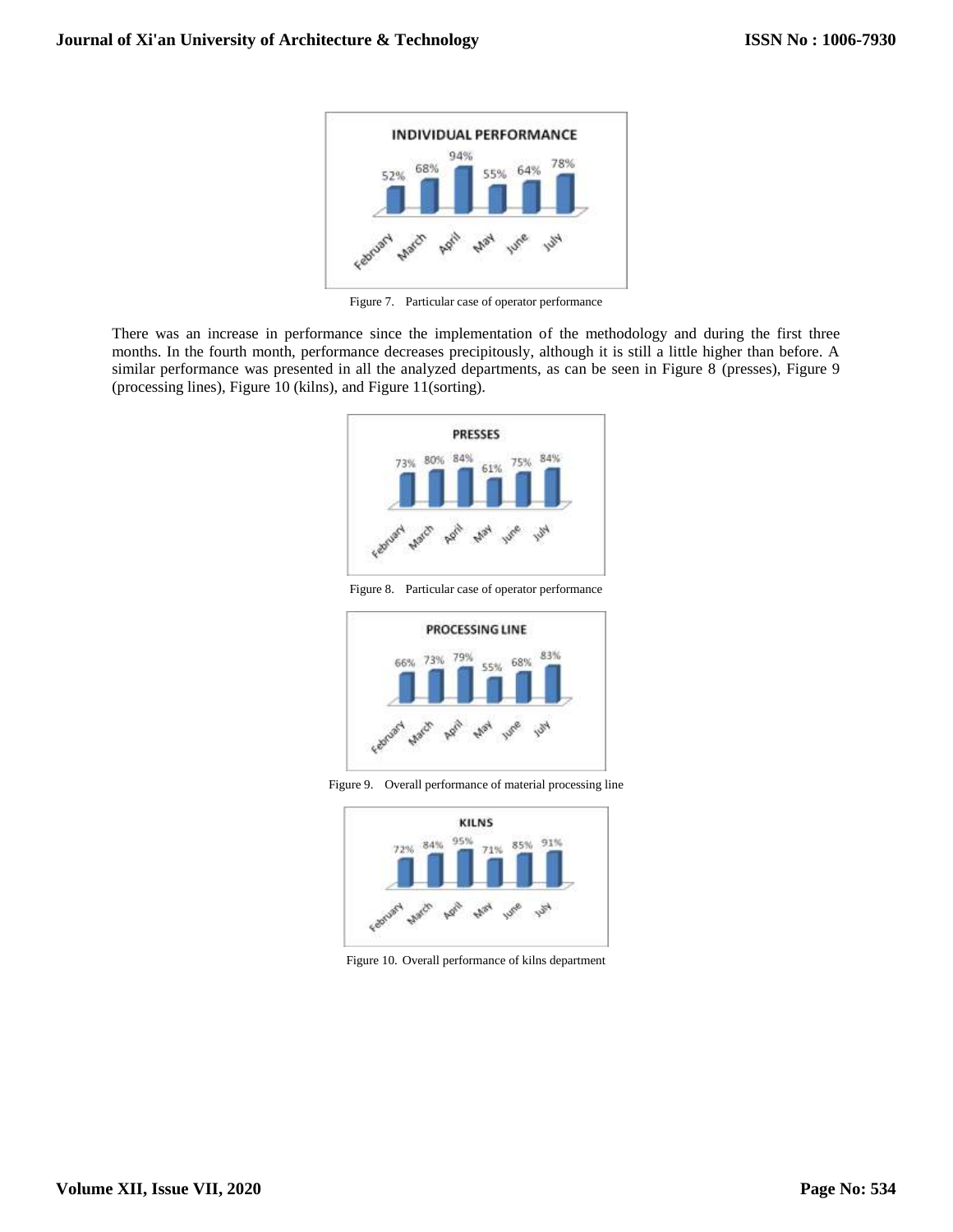

Figure 11. Overall performance of sorting department

As can be seen in the figures, there was a notable decrease in May in the performance of autonomous maintenance activities carried out by operators, which is undoubtedly due to some administrative situation or decision that affected the work environment, as well as the motivation and interest of all operators.

## IV.CONCLUSION

The process of implementing autonomous maintenance in the company was accomplished according to the objectives outlined in the proposed methodology. The autonomous maintenance becomes the pillar for the design and development of a total productive maintenance program TPM for the company, aimed at maximizing the overall equipment effectiveness in each department. In general terms, the performance of equipment operators in all departments increased by an average of 20%, resulting in a reduction in downtime and speed losses, which increases the overall equipment and plant effectiveness.

Cleaning, lubrication, and equipment adjustment activities were well executed and at a high level of performance, making production cleaner and more efficient. Also, maintenance work, consumption of inputs, and waste derived from the process were reduced. This makes possible to mitigate maintenance waste such as oils and greases, reduce fuel consumption due to incorrect operation, lower noise levels due to vibrations and misalignments, as well as lower energy losses due to friction and hot points.

The high degree of commitment reached by the operators during the process stages allowed reducing speed losses and equipment downtime, increasing their availability and improving product quality. It is necessary to analyze in greater detail the causes that generated the overall decrease in performance presented in the fourth month in all departments of the process. The performance control showed the importance of motivation and commitment of the staff in this type of processes.

## **REFERENCES**

- [1] O. Bataineh, T. Al-Hawari, H. Alshraideh, D. A. "Dalalah, A sequential TPM-based scheme for improving production effectiveness presented with a case study", *Journal of Quality in Maintenance Engineering*, Volume. 25, Issue. 1, pp. 144-161, 2019.
- [2] H. Prabowo, E. Adesta, "A study of total productive maintenance (TPM) and lean manufacturing tools and their impact on manufacturing performance", *International Journal of Recent Technology and Engineering*, Volume. 7, pp. 39-43, 2019.
- [3] L. Wan, H. Tat, L. Yuen, "Total Productive Maintenance and manufacturing performance improvement", *Journal of Quality in Maintenance Engineering*, Volume. 23, Issue. 1, pp. 2-21, 2017.
- [4] H. Nurul, H. Suzaituladwini, N. Fuzi, M. Salleh, "Total productive maintenance, kaizen event, and performance", *International Journal of Quality & Reliability Management*, pp. 1853-1867, 2018.
- [5] A. Azizi, "Evaluation Improvement of Production Productivity Performance using Statistical Process Control, Overall Equipment Efficiency, and Autonomous Maintenance", 2nd International Materials, Industrial, and Manufacturing Engineering Conference, MIMEC2015, pp. 186-190, Bali: Procedia Manufacturing, 2015.
- [6] Z. I. Martomo, P. W. Laksono, "Analysis of total productive maintenance (TPM) implementation using overall equipment effectiveness (OEE) and six big losses: A case study", The 3rd International Conference on Industrial, Mechanical, Electrical, and Chemical Engineering, pp. 030026-1-030026-6, Surakarta, Indonesia: AIP Conference Proceedings, 2017.
- [7] A. Acharya, D. Garg, N. Singh, U. Gahlaut, "Plant effectiveness improvement of overall equipament effectiveness ussing autonomous maintenance training: - A case study", *International Journal of Mechanical and Production Engineering Research and Development (IJMPERD),* Volume. 9, Issue. 1, pp. 103-112, 2019.